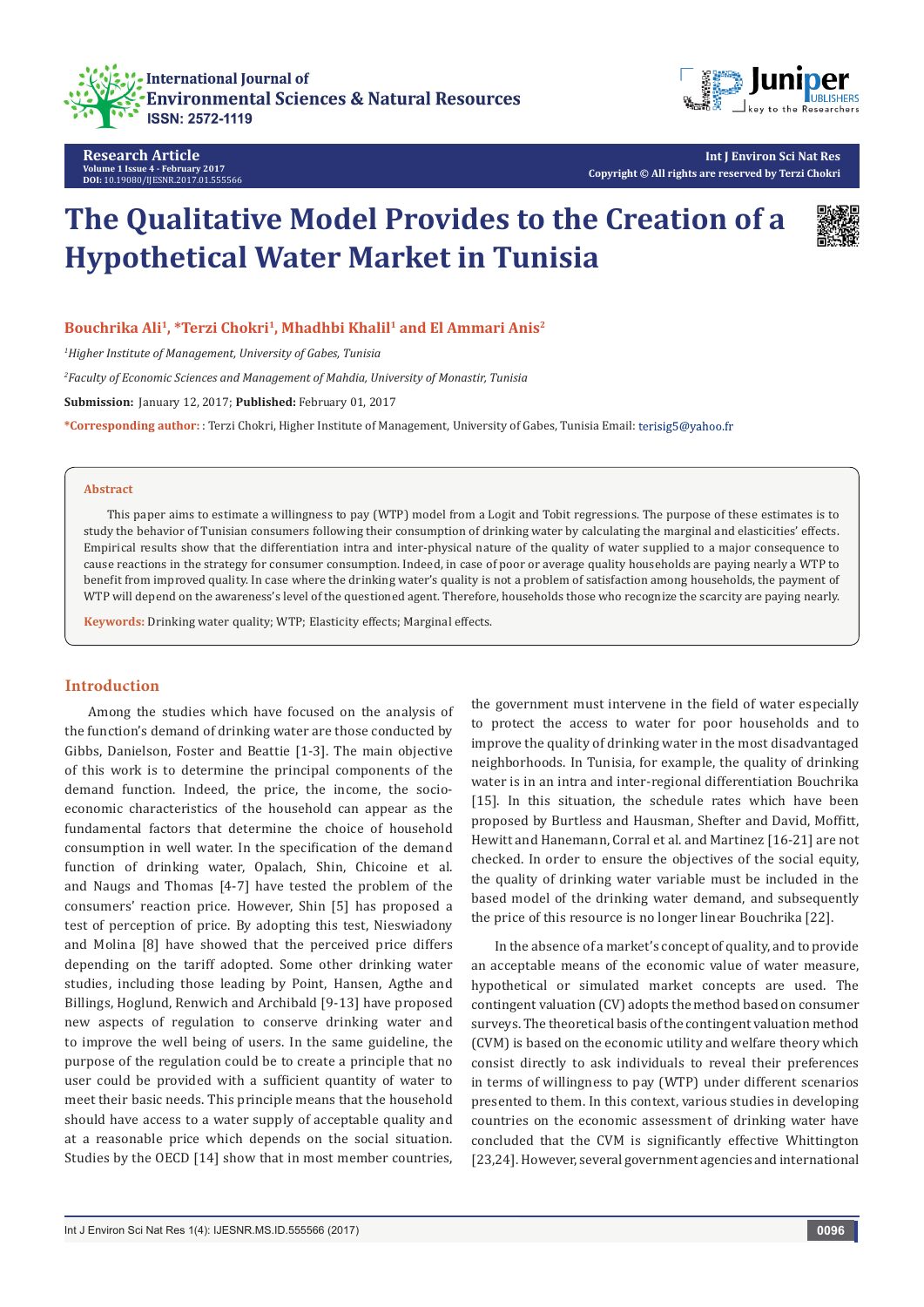organizations exploit the information provided by these studies to make their decisions (U.S. Environmental Protection Agency, World Bank). In case where the reaction of households is needed to improve the management of drinking water, the CVM is the most appropriate technique to reveal consumer preferences Georgiou [25]. Previous research showed that the CVM could be applied to estimate the willingness to pay to benefit from an improvement in the physical quality of an environmental goods or to allow price changes without changing the well-being of users quality [26-30]. This method offers intensive information on consumer behavior and evaluates their demand functions. It also allows at estimating the economic value of water in a given location. In Tunisia, although its pricing is uniform across the country and social classes, the quality of drinking water is characterized by a differentiation in terms of quality between regions and even within the same region. The purpose of this paper is to estimate the WTP models using qualitative regression to observe the behavior of Tunisian consumers by calculating the marginal effects and the elasticity's of the drinking water's quality.

The rest of the paper is organized as follows. The second section focuses on the theoretical methodology that addresses the problems existing in the management of water resources and making the CVM, and the determination of households WTP. The third section presents the empirical methodology based primarily on the results of estimating different econometric models, as well as the results discussion. The fourth section concludes.

# **Theorical Backgrounds**

#### **Management of Water Resources**

In Tunisia, the general field which supports current strategies in the management of water resources is characterized by a high variability in the time of the water resource, the poor distribution of this resource in the territory for different users and strong heterogeneities in the spatial distribution of the saline quality of water resources. Because of the growing demand for water for the country's development, the strategy adopted by industry leaders is primarily to stabilize this trend. Indeed, the maximum technical mastery search of all water resources by mobilizing and regularization of most flows and establishing an interconnection network, aims to pool at the national level the problems of the evolution of consumption.

In addition, strategies for water management, seeking to maximize the resources available, highlight the importance of a national decision optimal resource allocation between uses and between regions. Currently, the Tunisian potential water resources, including groundwater, are limited to 47 km3 of which only 4 km3 are mobilized by hydraulic fittings. Surface runoffs are more irregular and the rainfall over a period of 20 years is very uncertain. In fact, there are a three wet years, average six years and eleven years of losses including five which

are dry. Moreover, despite the scarcity of water resources, they are unevenly distributed across the country. In addition, only 50% of these resources have a salinity of less than 1.5 g\l and 23% of these resources are characterized by poor quality, where the salinity is higher than 3g\l.

On the other hand, Tunisia has strengthened its centralized national water management model of resource. However, the policy underlying this model has shown its ineffectiveness for the results mentioned above. Hence, if decision makers in the sector have been forced to implement such a model of decentralization, such management would break with the current centralized model. In fact, the decentralization of water management aims to build a control system against the degradation of the quality of the resource, to reduce the growth of urban water consumption and to control samples in order to achieve a system more efficient management.

## **Quality of Drinking Water**

In Tunisia, the drinking water supply is a centralized decision which arise problems that are often related to poor distribution between regions and between users. In the shortterm, consequences of this principle are clear on the distribution and access to water throughout the country based on the location of users. In the long term, this principle can, however, focus on other users in terms of quantitative and qualitative satisfaction. Thus, such decentralized resource management can provide the link between the short-term equity and the long term planning of territory development. Indeed, for a decentralized management style, interaction between sartorial and regional policies is very important for the management of water demand in the long term, especially between territory policy planning and the management of water.

In addition, changes in socio-economic characteristics and changes in the physical nature and the property of goods are steps that must be taken into account. Ensuring the quality of water is not based solely on the audit of the values set by the standards, but also on the measures to be taken at all levels of the production and distribution of whether technical, legal and informational successively. The treatment of surface waters in Tunisian north results in a water quality which is conforming to the quality required by the standards. Nevertheless, this quality can cause problems in Central and especially in the South. Although the Tunisian strategy recommends serving nationwide water salinity less than 1.5  $g / l$ , this goal is not fully observed between different regions of the country and even within the same region.

In a part of a process to improve the quality of service to its customers, NWDU have guided a satisfaction survey in April 2003 by means of a questionnaire. This survey was designed to assess customer perception on the level of service provided by NWDU and measure the expected level of quality. For this reason, the selected sample have covered 2,100 domestic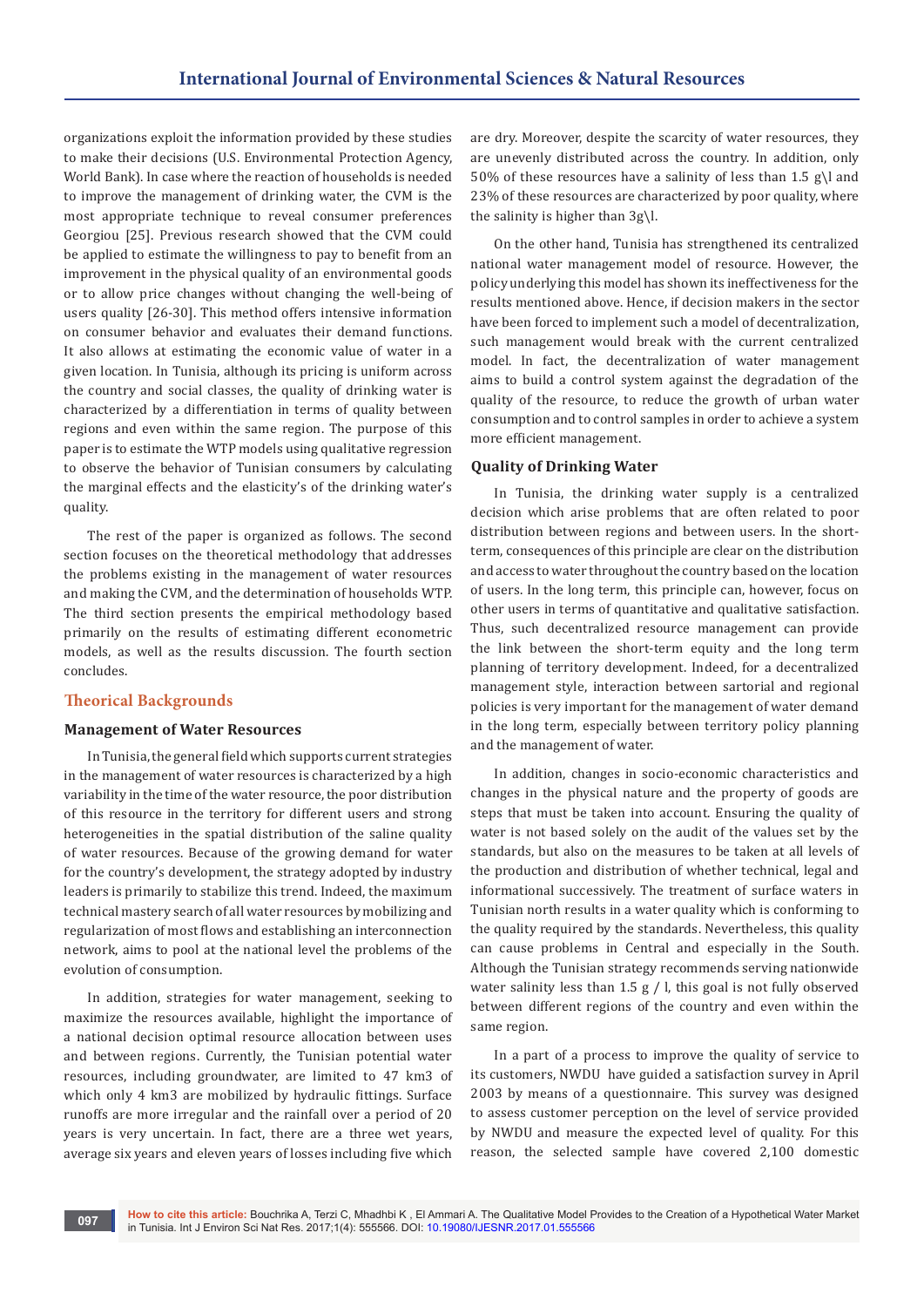subscribers spread over 33 districts and centers and affected all users and social levels. The results have shown that 19% of customers felt that the quality of the water supply is excellent, 30% is good, 32% is average and 19% is poor. Indeed, low levels of satisfaction recorded especially in the south of Tunisia are explained by the relatively high salinity in the amount of water distributed by NWDU Bouchrika [22]. In other words, the water available in Tunisia easily exceeds international standards of salinity which is around an average salinity of 1g/ l. Indeed, only 50% of Tunisian resources have a salinity of less than 1.5g/ l and 16% of these resources have salinity higher than 3g/l. Thus, the problem of the development of water resources is derived by varying qualities of water resources for applications users. Therefore, this variation in the quality of drinking water is a problem that applies in the consumption structure of Tunisian households. In this context, it becomes necessary to solve this problem by upgrading programs in the services of potable water consumption. Indeed, the value of the environmental good (drinking water) by a suitable method is a goal to ensure customer satisfaction.

# **Contingent Valuation and Household's Willingness to Pay**

The contingent valuation consists to ask people directly through a survey. The objective is to test how many individuals are able to pay ex ante for a quantitative or qualitative assessment of an environmental good. In this case, individuals are placed in a hypothetical situation and the responses are intentions. This occurs, generally in the form of a transaction in a hypothetical market between an individual and a policymaker Stiglitz [31]. In the practical case, we construct a scenario by writing all the information necessary for the individual as well as his choice for statement is effective. In addition, the property in question must be described accurately (quantity, quality, measures to increase the quantity and to improve the quality). To complete the transaction, the surveyors need to know how the amount that the states in the survey will be taken (compulsory levy or access). The study of Tversky [32] has shown that individual responses can be changed depending on the structure of scenario or the questionnaire form itself.

To determine the optimal amount of the public good, economic theory offers a number of models. The calculation of this amount is based on the individual utilities. For this reason, two methods are used. The indirect method based on observed actions and the direct method based on individual statements. In addition, the indirect method is to meet the utilities from the observed behavior and the direct method is to ask the agents using a survey. It is implemented when the shares are difficult to observe. The objective of CVM is to construct a hypothetical market. Thus, the method is based on a household's survey. During this investigation, we appreciate the maximum amount that consumers are willing to pay to receive an improved environmental good quality or to participate in a program for

sustainable management to ensure limited resource. To assess the willingness to pay (WTP) in the case of improvement or preservation, it is necessary to identify its determinants. For this reason, a set of econometric regressions were used. Indeed, the revelation of willingness to pay generally leads to null values or to refuse disclosure of WTP. In addition, some respondents reported zero WTP because they feel their utility levels remain constant with any change in its state of consumption. However, even if the quality and availability of the resource remain to increase, the WTP still poses some problems that are justified in most of the time the income factor which is generally insufficient to support such payment.

To evaluate the behavior of Tunisian households in relation to their consumption of well water we are interested in qualitative Logit and Tobit models to derive the fundamental variables which have impact on household's marginal effects and elasticities willingness. In this issue, econometric modeling WTP model is given by the following equation:

# $WTP_i = f(X_i, Z_i, e_i)$

Where *WTP*,*X,Z* and e are respectively willingness to pay as dependent variable<sup>2</sup>, Vector of socio-economic characteristics of households, Vector of other explanatory variables of the *WTP*  and Standard error.

# **Empirical Methodology**

## **Data Collection**

The data used in this study comes from a survey of Tunisian consumers. This survey has allowed us to better understand the behavior of households with respect to their drinking water consumption and reactions which are the main variables indicating their consumption strategies. We also found that the difference in the behavior of different groups of consumers can be justified by estimating the value of the WTP independently of the significant explanatory variables of households WTP. The survey was conducted according to the procedure of direct interview.

To meet the ratio of 10% of the population base as a minimum sample size, the total size of the sample is 1,200 households in neighborhoods that are randomly taken to cover all categories of households. The questionnaire is structured to put the respondent at ease starting with less personal issues consumption and water quality, before we go to questions on the WTP and the socio-economic characteristics of households. The economic problem is explained in a very easy way to interviewer. Thus, the questionnaire In the Logit model specification, this variable takes 0 and 1 value. In the Tobit model or in the censored regression model, the model structure is given by:  $WTPi=WTPi^*=f(X_i,Z_i,e_i)>0$ and 0 elsewhere. was divided into three parts. The first sets of questions have focused on the management of drinking water by households. The second set of questions that reveals the willingness to pay for drinking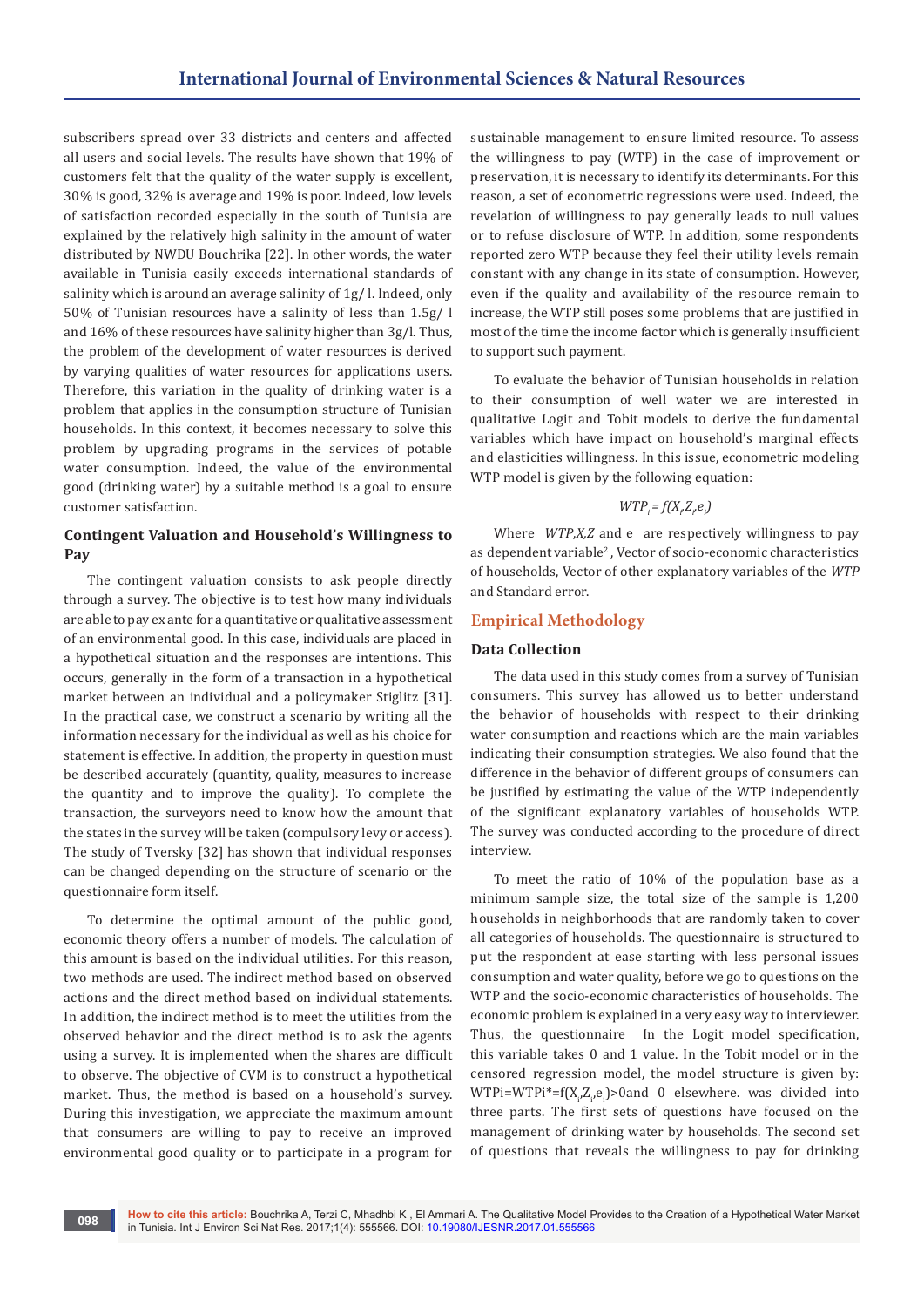water has two channels. In the first, we asked the interviewee if he is willing to pay quarterly to benefit from improved drinking water in case of an average or poor quality. In the second way and if the household believes that the quality is good, we ask if the interviewee agrees to pay quarterly to allow NWDU to implement the program for the sustainable management of the resource water. The last set of questions relates to information on socio-economic characteristics of households.

The basic unit of our sample is the "household" defined by the set of agents living in the same dwelling. Income and quality of drinking water are important variables in determining the willingness to pay. They are the basic criteria in determining our sample. Also, buying bottled water, type of rental, household size and the instruction level are important criteria for selection. The detailed descriptions and measures of variables used in the econometric regressions are shown in the (Table 1).

|  |  |  | <b>Table 1: Variables Description.</b> |
|--|--|--|----------------------------------------|
|--|--|--|----------------------------------------|

| <b>Variables</b>                               | Label       | <b>Description</b>                                                                                                                                                                                          |
|------------------------------------------------|-------------|-------------------------------------------------------------------------------------------------------------------------------------------------------------------------------------------------------------|
| Invoice amount of drinking water               | <b>AMIN</b> | The amount of the quarterly water bill paid<br>by the household                                                                                                                                             |
| Alternative source of water resources          | AS          | 1 if the household has an alternative<br>source                                                                                                                                                             |
| 0 if not                                       |             |                                                                                                                                                                                                             |
| Buying bottled water                           | Purchase    | 1 if the household buys bottled water                                                                                                                                                                       |
| 0 if not                                       |             |                                                                                                                                                                                                             |
| The quality of tap water                       | Quality     | 2 if the quality is good                                                                                                                                                                                    |
| 1 if the quality is average                    |             |                                                                                                                                                                                                             |
| 0 if the quality is bad                        |             |                                                                                                                                                                                                             |
| Household's willingness to pay                 | <b>WTP</b>  | 1 if the household agrees to pay to<br>benefit from increased if an average or<br>poor quality or to participate in a program<br>for sustainable management of water<br>resources in case of a good quality |
| 0 if not                                       |             |                                                                                                                                                                                                             |
| The household is owner                         | <b>HOC</b>  | 1 if the household is owner                                                                                                                                                                                 |
| 0 if not                                       |             |                                                                                                                                                                                                             |
| Household size                                 | Size        | Number of people in the household                                                                                                                                                                           |
| Level of education of the interviewed<br>agent | <b>EDIN</b> | 0 if illiterate                                                                                                                                                                                             |
| 1 if primary                                   |             |                                                                                                                                                                                                             |
| 2 if secondary, the first cycle                |             |                                                                                                                                                                                                             |
| 3 if secondary, the second cycle               |             |                                                                                                                                                                                                             |
| 4 if top-level                                 |             |                                                                                                                                                                                                             |
| Household's Income                             | Income      | The net monthly household's income<br>including all salaries                                                                                                                                                |
| Number of workers in household                 | Active      | The number of people of the household<br>who are skilled in professional life                                                                                                                               |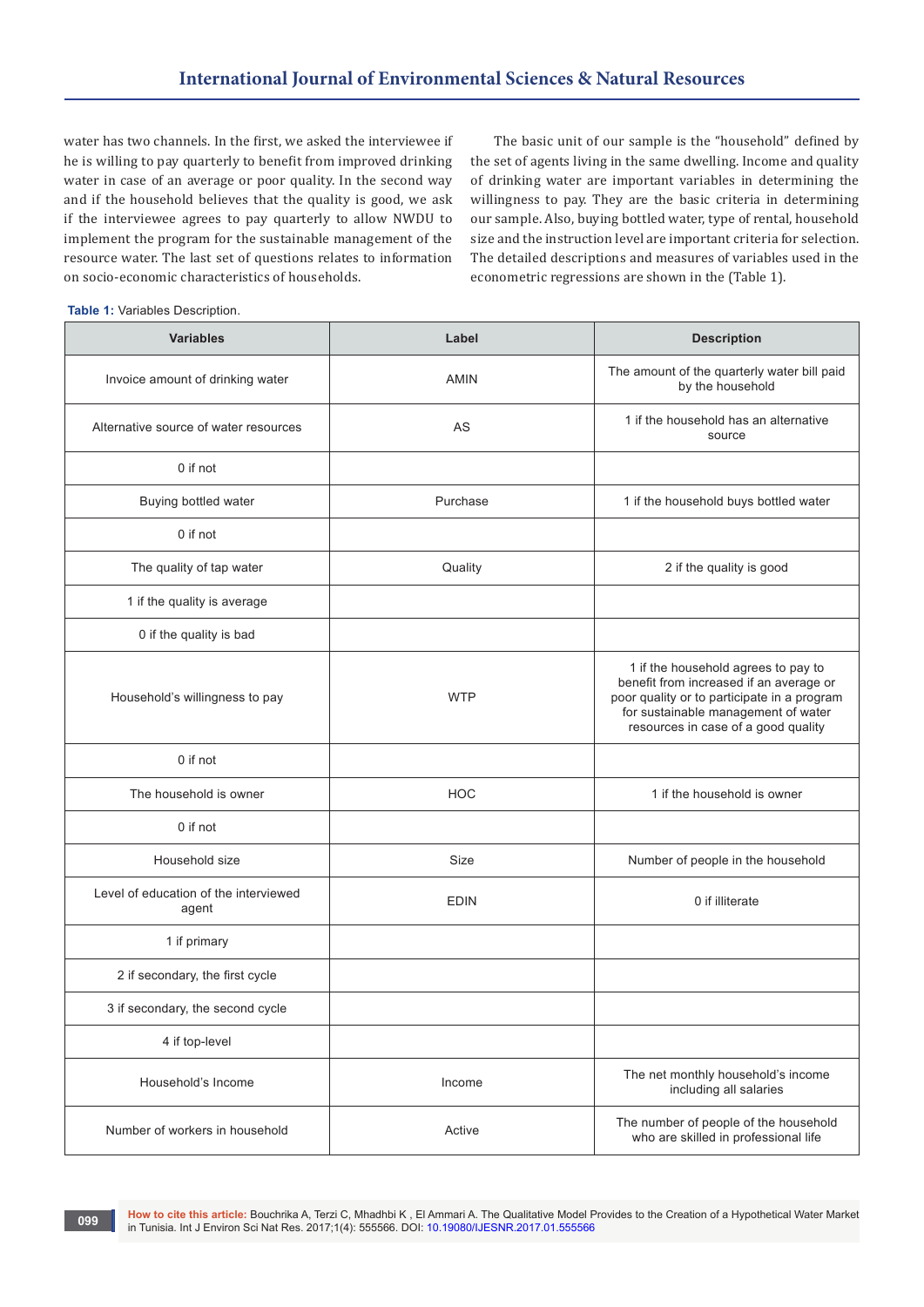## **Results and Discussions**

The consent to pay (WTP) of the interviewed agent is an essential factor in the analysis of consumer behavior. The WTP is related to several criteria such as the management of drinking water resources, the quality and the social-economic characteristics of the households fed by water supplied by the NWDU. Consequently, the WTP estimate procedures are determined in part by a Logit regression which relates the **Table 2:** Good and Bad Drinking Water Quality Case.

probability of answering yes to a willingness to pay depending on a number of exogenous variables, and in second part by a censored or Tobit regression.

## **Logit Model Regression Results**

As the quality of drinking water is a problem of satisfaction for domestic use, The Logit model regression results are the following (Table 2).

| <b>ROOM E.</b> Obod and Bad Brinning Watch Quality Odoo. |                     |                        |         |                      |         |                      |
|----------------------------------------------------------|---------------------|------------------------|---------|----------------------|---------|----------------------|
| <b>Estimation of the Logit model</b>                     |                     | <b>Marginal effect</b> |         | <b>Elasticities</b>  |         |                      |
| <b>Variables</b>                                         | <b>Coefficients</b> | <b>T-Statistique</b>   | dy/dx   | <b>T-Statistique</b> | ey/ex   | <b>T-Statistique</b> |
| Intercept                                                | $-24.12$            | $-11.83$               |         |                      |         |                      |
| Size                                                     | $-0.35$             | $-5.23$                | $-0.06$ | $-5.35$              | $-0.51$ | $-5.15$              |
| Income                                                   | 5.38                | 12.62                  | 1.03    | 12.17                | 9.11    | 9.69                 |
| AS                                                       | $-0.98$             | $-2.75$                | $-0.20$ | $-2.61$              | $-0.06$ | $-2.72$              |
| Purchase                                                 | 2                   | 6.84                   | 0.41    | 6.78                 | 0.33    | 5.75                 |
| Quality                                                  | $-0.76$             | $-2.91$                | $-0.14$ | $-2.97$              | $-0.09$ | $-2.99$              |
| <b>AMIN</b>                                              | $-3.30$             | $-8.37$                | $-0.63$ | $-8.18$              | $-2.88$ | $-7.26$              |
| <b>HOC</b>                                               | 2.10                | 6.67                   | 0.45    | 6.97                 | 0.41    | 5.92                 |
| <b>EDIN</b>                                              | 0.37                | 3.18                   | 0.07    | 3.07                 | 0.25    | 2.96                 |
| Khi-deux $(8) = 954.85$                                  |                     |                        |         |                      |         |                      |

A first note to an estimated Logit model is that only the signs of the coefficients of the variables are interpreted. In addition, the income and the amount of the invoice (AMIN) variables are expressed in logarithm to reduce their dispersions. The estimation results of our model show that all coefficients of variables are significant with a risk of 1% error. The coefficient on size is negative implying that the probability of willingness to pay for big families is low. This result is consistent with reality as big families consume more water and therefore they pay more. This has an effect on penalizing that group of consumers to participate in a program to improve the quality of drinking water. The coefficient on income is positive, meaning that the probability of willingness to pay increases with household income. Therefore, households who have a higher income and are not satisfied with the quality of drinking water are able to pay much more than others. The coefficient of the variable alternative source (AS) is negative, which explains why the probability of willingness to pay is lower for households with this type of consumption source. This result is expected since in case of poor quality, alternative sources are good substitutes of drinking water. The coefficient on buying bottled water (purchase) is positive. Therefore, households that purchase this good are likely to pay higher than others. Indeed, this category of consumers is encouraged to participate in a program to

improve the quality of tap water, because in any way it becomes cheaper. The negative coefficient on the variable quality shows that the probability of a willingness to pay is high if the household believes that the water quality is poor. The coefficient of the amount of the invoice (AMIN) is negative. This allows us to conclude that households with higher invoice amounts are likely to pay less than other households. This category of consumers has no interest in the importance of a program to improve the quality of water, as they bear other expenses. The coefficient of the variable housing occupancy (HOC) is negative which means to say that to make a control program in the management of water resources, owner household have a higher likelihood of paying than landlords. Indeed, it is the landlords who are rewarded with a financial penalty. The variable level of education of the interviewer (EDIN) has a positive coefficient that is to say that higher educated households have a chance to pay more than others. This may explain the level of awareness of the interviewer in our sample.

For the purposes of interpreting the results, we calculate the marginal effects of the average values of the explanatory variables. Therefore, the increase of a variable associated with a positive coefficient indicates a higher probability of occurrence of the considered event which is the willingness to pay. Conversely, the rise of a variable associated with a negative coefficient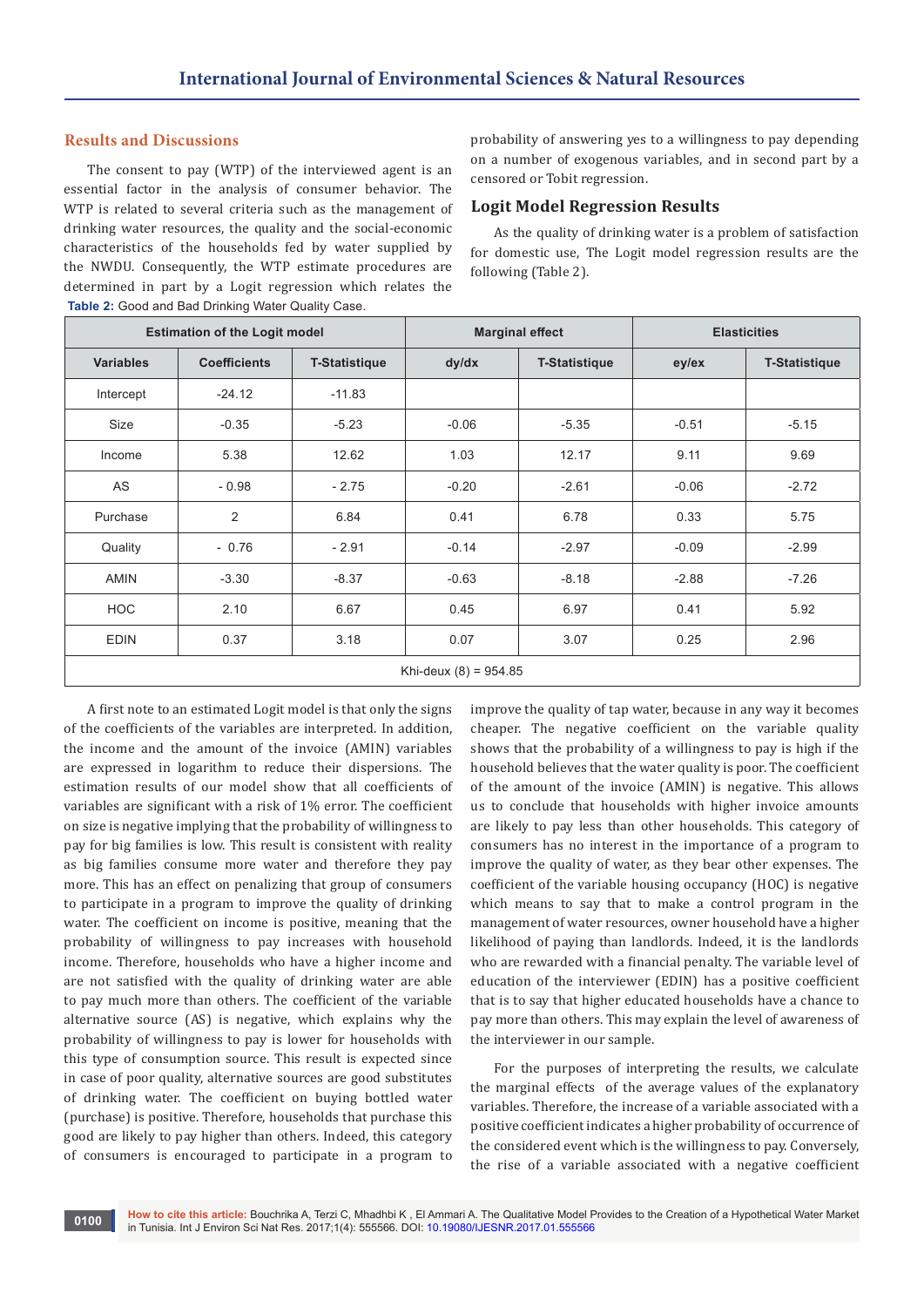indicates a lower probability of occurrence of this event. In this issue, changes in income variables, Purchase, HOC and EDIN have positive effects on the sensitivity of the probability of the event willingness to pay. Moreover, these variables are affected by a positive achievement on willingness to pay. An increase in income, the number of households who buy bottled water and who own their homes and the higher level of education are factors that lead to an improvement in the probability of willingness to pay. For the variable purchase, the observed phenomenon is explained by the fact that it is cheaper to pay extra for a good quality than buying bottled water. However, the size of households, AS, AMIN and quality variables have negative variations on the probability of willingness to pay. That is, the existence of these variables has negative effects on the agent willing to pay to benefit from improved quality. The existence of an AS in households remains an obstacle to participate in such a program of quality improvement. Thus, the existence of such resources has an important effect on the choice of the interviewer.

1 - To measure the impact of a change in an explanatory variable on the probability Pi when the explanatory variables are continued, we calculate:

$$
\frac{\partial p_i}{\partial x_i^j} = f(x_i \beta) \beta_j
$$

Where  $f(.)$  is the density function of the standard errors. Since by definition f(.)>0, the sign of this derivative is the same as  $\beta$ , Christophe [33].

- To assess the impact of the qualitative variable on the probability of willingness to pay, the probability  $P_1$  of the first modality that an individual is willing to pay is measured firstly. In a second step we calculate the probability  $\mathsf{P}_2$  for an individual to the other modality. In this case the marginal effect is measured

**Table 3:** Mean or Bad Drinking Water Quality Case.

by the difference  $P_1$ -  $P_2$  Isabelle [34].

The quality is still a very complicated and fundamental problem in the consumption of water. Thus, households who believe that the quality is bad have a probability of acceptance to pay higher than others. This probability has been declining to participate in a quality improvement program for the group of households who have higher water bills. The owners have a significant effect on the willingness to pay which is higher for the high educated interviewers. In other words, the elasticity value is defined as the percentage change of the probability of occurrence of the event WTP followed by a variation of the explanatory variables. In this context, the value of the elasticity of the household size variable indicates that if the family size increases by 10%, the probability of acceptance to pay downs by 5%.

The willingness of payment is increasing with the level of income. In fact, a 1% change in household income increases the probability of individuals who are willing to pay 9%. The variation in the availability of alternative sources for households (AS), and the judgment on the quality show a decrease probability of acceptance of pay by 0.6% and of 0.9%. In addition, a 1% change in the amount of the water bill reduces the likelihood of paying to receive a satisfactory quality by nearly 2.8%. The variables Purchase, HOC, and EDIN have a significant and positive effect on the reaction of households who are willing to pay. Thus, changes in these three variables increase the acceptance of payment probability by 0.3%, 0.4% and 0.2%.

#### **Tobit Model Regression Results**

To deal satisfactorily with the null response, that is the WTP equals to zero, a simple Tobit model was used. The estimate with the method of maximum likelihood model gave the following results (Table 3).

|                                         | <b>Estimation of the Tobit model</b> | <b>Elasticity</b>    |                          |                      |
|-----------------------------------------|--------------------------------------|----------------------|--------------------------|----------------------|
| <b>Variables</b>                        | <b>Coefficients</b>                  | <b>T-Statistique</b> | ey/ex                    | <b>T-Statistique</b> |
| Intercept                               | $-4.42$                              | $-9.86$              | $\overline{\phantom{a}}$ | ٠                    |
| Size                                    | $-0.07$                              | $-3.13$              | $-0.30$                  | $-3.12$              |
| Active                                  | 0.065                                | 1.81                 | 0.10                     | 1.80                 |
| Income                                  | 1.20                                 | 13.97                | 6.08                     | 13.13                |
| AS                                      | $-0.45$                              | $-4.56$              | $-0.09$                  | $-4.53$              |
| Purchase                                | 0.38                                 | 4.38                 | 0.18                     | 4.35                 |
| Quality                                 | $-0.62$                              | $-9.02$              | $-0.22$                  | $-8.78$              |
| <b>AMIN</b>                             | $-0.60$                              | $-6.76$              | $-1.57$                  | $-6.66$              |
| <b>HOC</b>                              | 0.15                                 | 1.86                 | 0.08                     | 1.86                 |
| <b>EDIN</b>                             | 0.09                                 | 2.55                 | 0.18                     | 2.55                 |
| Khi-deux $(9) = 688.8$<br>$R2 = 0.1823$ |                                      |                      |                          |                      |

**How to cite this article:** Bouchrika A, Terzi C, Mhadhbi K , El Ammari A. The Qualitative Model Provides to the Creation of a Hypothetical Water Market in Tunisia. Int J Environ Sci Nat Res. 2017;1(4): 555566. DOI: [10.19080/IJESNR.2017.01.555566](http://dx.doi.org/10.19080/IJESNR.2017.01.555566
) **<sup>0101</sup>**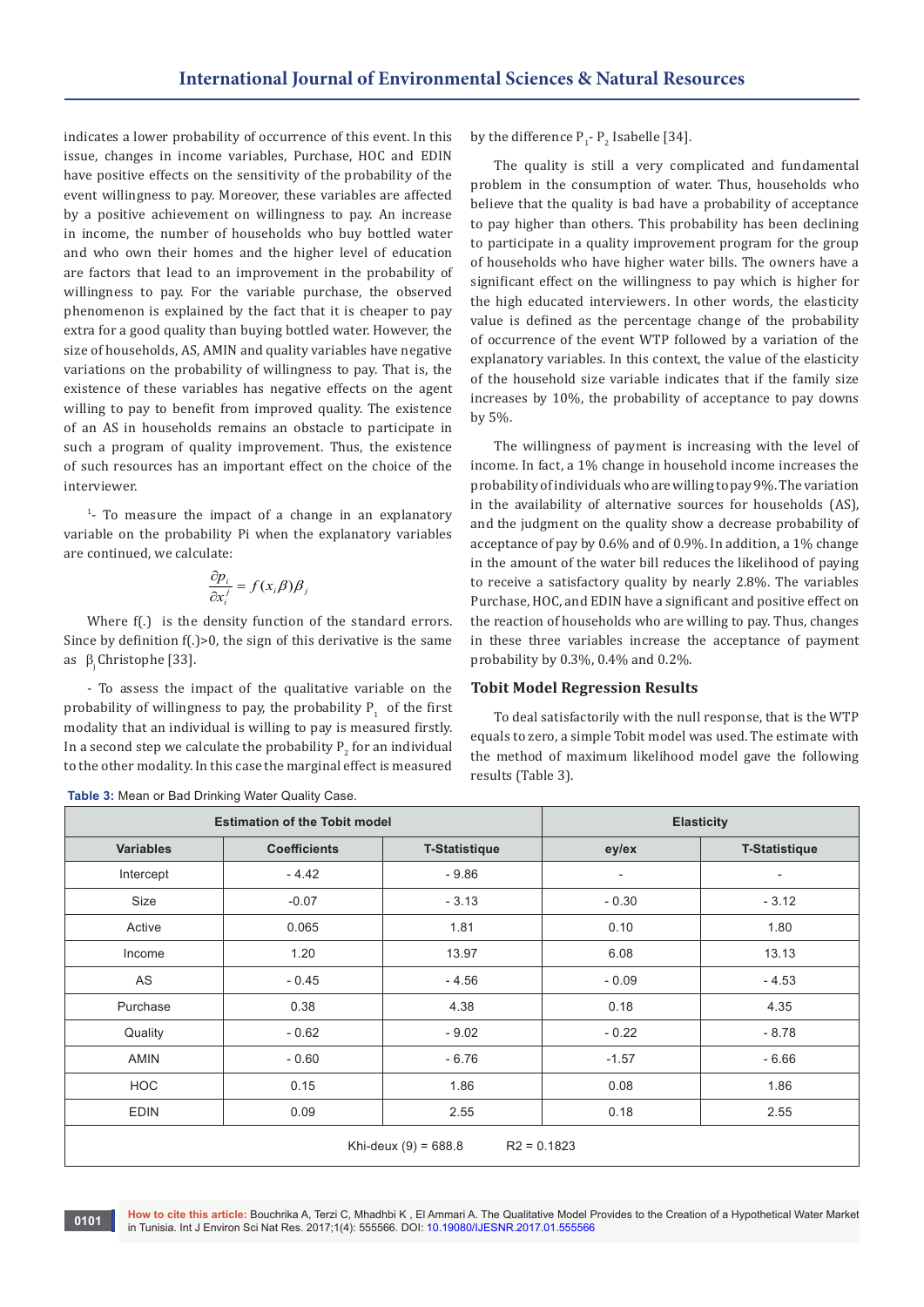It appears from these results that all variables influence significantly the household's willing to pay. The coefficients of variables, Size, Income, AS, Purchase, Quality and AMIN are significant with a confidence level of 99%. The coefficient of the variable EDIN is significant at the level of 5% standard error. In addition, the coefficients of both variables Active and HOC are significant at 10%. In addition, the WTP depends positively on household income, EDIN, HOC, Active and buying bottled water variables. However, the WTP depends negatively on the Size, AS and AMIN variables. The WTP is, on the other hand, an increasing function of the income and the purchase of bottled water variables. The Active, HOC and EDIN variables also adjust positively on the WTP. Nevertheless, the household's WTP decreases with the AS, Size and AMIN variables. This result is logical, since broad household who have an alternative source found their satisfactions other than the NWDU water. In addition, a high amount of a bill presents a major constraint to produce a program to improve the water quality. The coefficient of the variable quality is negative. In fact, households that estimate that the water quality is poor meadows are paying much more than others. This variable has a positive effect on increasing the households WTP.

In the case of a simple Tobit model, predicting the latent variable is obtained by the marginal effect measured by the partial derivative of the conditional expectation with respect to any component of the vector of explanatory variables. The results show that the change in variables Active, Income, Purchase and the level of education has a significant effect on the prediction of the latent variable WTP\*. Therefore, these variables can be considered as key factors in the implementation of a program to improve the quality of tap water. However, the Size, AS, and AMIN variables have a negative effect on the prediction of the latent variable. In addition, the coefficient of the variable quality is negative. This variable has a positive effect on the prediction of the latent variable which explains that the quality variable may be considered as a key factor for an improvement of a quality program. In the same guideline, a 1% change in the  $k<sup>th</sup>$  explanatory variable for the  $i<sup>th</sup>$  individual modifies the

| <b>Table 4:</b> Case of a good quality. |
|-----------------------------------------|
|-----------------------------------------|

prediction of latent variable WTP\* for these individuals by  $\varepsilon_{_{\rm WTPi}}^{\rm \; *}/$  $x_i^k$  percent.

Therefore, we can calculate the average elasticity $5$  of the whole sample. In fact, a 1% change in the Income variable increases the prediction of the latent variable WTP\* by 6%. This result is also observed with the Active variable where a 10% change in this variable leads to an increase in the forecast of the latent variable by 1%. The AMIN variable has a negative effect on the prediction of the latent variable. Thus, a 1% increase in this variable leads to a decrease of 1.5% in the forecast of the variable WTP\*. The variable size of households also results in a decrease of 3% at the predicting latent variable after a 10% increase. The variables, Purchase, HOC, and EDIN have a positive effect on the prediction of the latent variable. In fact, any change in these variables by 1% changes the predicting latent variable by 1.8%, 0.8% and 1.8% in a desirable direction. The variation in the availability of alternative sources for households modifies the prediction of latent variable in a reverse. That is, the existence of this type of consumption source presents a constraint to the willingness to pay. Quality variable is a good indicator that works on the prediction of the latent variable. Thus, households that are fed a better quality do not accept the construction of a control program of the drinking water resource.

<sup>4</sup>The marginal effect of a unit change in the  $k<sup>th</sup>$  explanatory variable  $(x_i^{(k)})$  on the prediction of the latent variable WTP\* is measured by the quantity:  $\frac{dE(WH_i \mid x_i)}{dx_i^{(k)}} = \beta^k$  $\frac{\partial E(WTP_i^* / x_i)}{\partial x_i^{(k)}} = \beta$ 

<sup>5</sup>The average elasticity  $\varepsilon_{\text{wTPi}}^* / x_i^k$  is given by:

$$
\bar{\varepsilon}_{\text{WTP}_i^* / x_i^k} = \frac{1}{N} \sum_{i=1}^N \varepsilon_{\text{WTP}_i^* / x_i^k} = \frac{1}{N} \sum_{i=1}^N \frac{x_i^k \beta^k}{x_i \beta}
$$

#### **Consumer response to the problem of scarcity**

In the case where households consider the quality offered is good for their needs and to allow NWDU to implement the program for sustainable management of the resource, we will specify the variables that will hold a significant willingness to pay. In this sense the estimation of a model of the WTP by the Logit function has given the following results (Table 4).

| <b>Estimation of the Logit Model</b> |                     | <b>Marginal Effects</b> |         | <b>Elasticity</b>    |          |                      |
|--------------------------------------|---------------------|-------------------------|---------|----------------------|----------|----------------------|
| <b>Variables</b>                     | <b>Coefficients</b> | <b>T-Statistique</b>    | dy/dx   | <b>T-Statistique</b> | ey/ex    | <b>T-Statistique</b> |
| Intercept                            | $-54.57$            | $-3.94$                 |         |                      |          |                      |
| Income                               | 11.31               | 3.72                    | 1.32    | 2.82                 | 62.57    | 2.95                 |
| <b>AMIN</b>                          | $-7.32$             | $-3.21$                 | $-0.85$ | $-2.81$              | $-22.07$ | $-2.64$              |
| <b>HOC</b>                           | 4.25                | 3.05                    | 0.49    | 3.29                 | 2.03     | 2.59                 |
| <b>EDIN</b>                          | 1.44                | 2.80                    | 0.16    | 2.24                 | 3.04     | 2.45                 |
| Khi-deux $(4) = 188.66$              |                     |                         |         |                      |          |                      |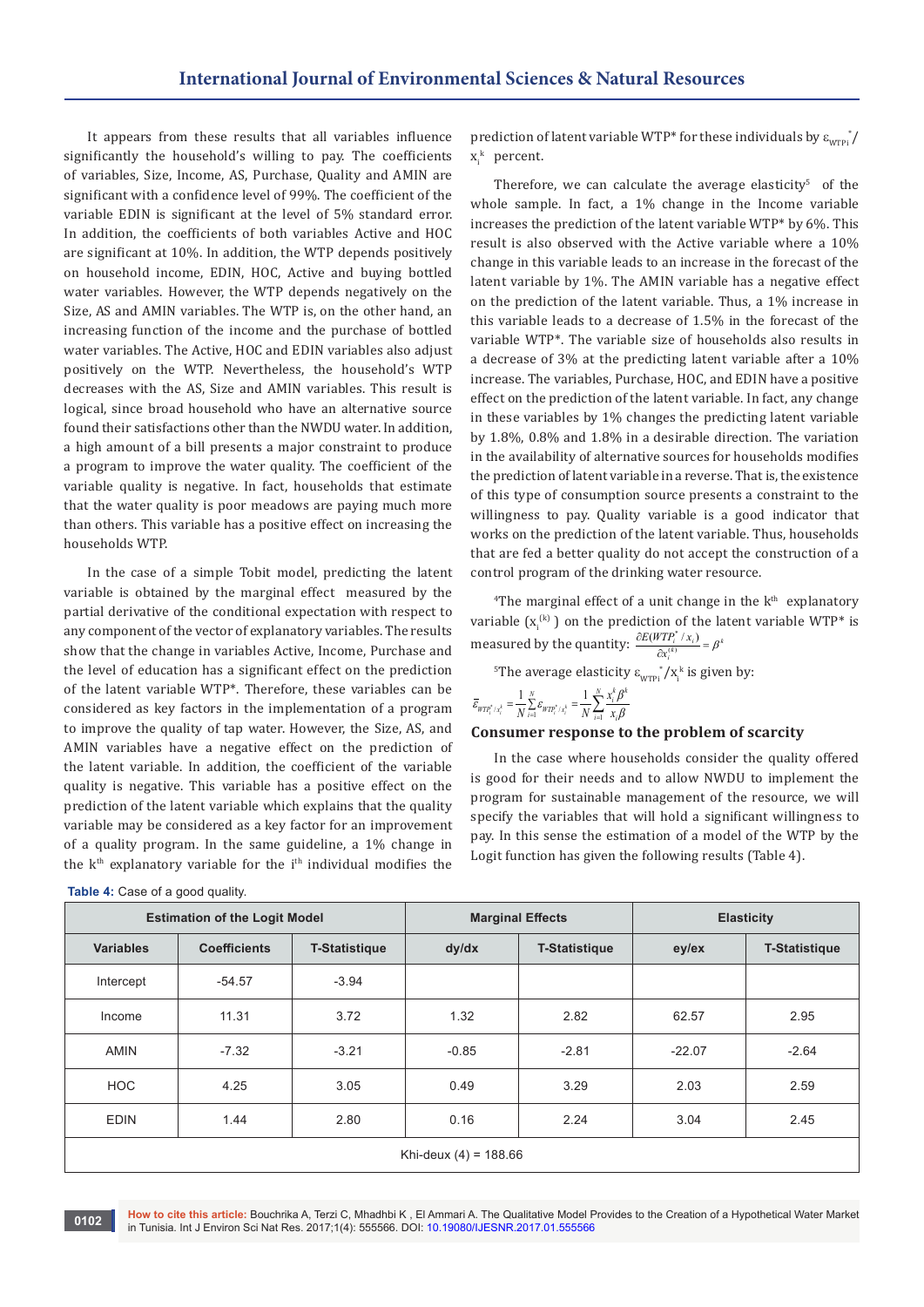These results show that all the estimated coefficients of variables are significant with a confidence level of 99%. The coefficients on Income, HOC, and EDIN are positive, implying that owner households, with a high income and satisfying intellectual level will have a probability of higher payment. Indeed, this category of consumers is near to participate in a program for sustainable management of water resources that can meet the needs of the present and future generation. The coefficient of the variable AMIN is negative which means that the probability of willingness to pay in this case is low. For this, there are households whose water bills are lower which accept to be membership in a social welfare policy.

To measure the impact of a change in one of the explanatory variables on the probability of acceptance, we calculated the marginal effects. In the observed results, we note that Income, HOC, and EDIN variables are assigned a positive coefficient. Thus, increasing the level of income, the occupation of a housing owner and the high level of education of the interviewed agent induce an increase of the probability of occurrence of the event willingness to pay. The coefficient on the invoice amount is negative. Thus, the rise of a change in this variable leads to a decrease in the probability of the event willingness to pay. Indeed, the increase in this variable finally leads to a poor specification of this probability.

In addition to the marginal effects, we calculated elasticity's. The results showed that a 1% change in income leads to a 62% increase in the probability of willingness to pay. The same interpretation is valid for both HOC and EDIN variables but with a lower proposal, respectively 2% and 3%. Regarding the variable AMIN, a 1% change in this variable causes a 22% decrease in the probability of willingness to pay. This variable therefore has therefore a negative effect on the implementation of a change in the management of the water resource NWDU program.

In the same analysis context, processing the response of households to a willingness to pay with a simple Tobit model, gave us the following results (Table 5).

| <b>Variables</b>       | <b>Coefficients</b> | T- statistique |
|------------------------|---------------------|----------------|
| Intercept              | $-15,6$             | $-9,82$        |
| Size                   | $-0,13$             | $-2,07$        |
| Income                 | 2,96                | 10,05          |
| <b>AMIN</b>            | $-1,2$              | $-4,26$        |
| <b>HOC</b>             | 0,58                | 2,59           |
| <b>EDIN</b>            | 0,27                | 2,38           |
| Khi- deux (5) = 207,05 | $R^2 = 0.4990$      |                |

These results show that the coefficients of two variables Income and invoice amount are significant at a confidence level of 99%. The coefficient on income is positive. That is, the willingness to pay of households increases with a shift to the increase in the Income variable. Thus, the richest households are willing to pay for the conservation of water. The coefficient of the variable AMIN is negative, which means that households who do not give any interest in a willingness to pay are those who see their invoices relatively high. The coefficients of variables Size, HOC, and EDIN are significant at the 5% standard error. The coefficient associated with the variable size is negative, implying that this variable has a negative effect on the willingness to pay. This result is expected since in principle consumption increases with the number of family members. Both variables HOC and EDIN influence positively the willingness to pay. In fact, there are the owners who are willing to pay much more than the tenants, since for the latter the additional fees will necessarily lead to additional charges in their spending. The intellectual level of the interviewed agent also has a positive effect on the WTP. Indeed, as soon as an agent is characterized by a high level of education, he is able to participate in a program to fight against waste and ensure the use of the present and future generation.

In the Tobit regression, the marginal effects of a unit change in an explanatory variable on the prediction of the latent variable WTP\* have shown that changes in unit Income, HOC, and EDIN variables on predicting the latent variable WTP\* have a positive effect. Thus, these three variables can be run as fundamental factors for the development of the water sector in Tunisia. Instead, the variable size and AMIN have a negative effect on the prediction of the latent variable. Therefore, these two variables have a constraint against social solidarity.

#### **Policy Implication and Conclusion**

The contingent valuation method (CVM) applied in this work has create a hypothetical market to solve the problems existing in the resource management of drinking water in Tunisia aims. Note that the different results from the method are close to reality. The project of improvement of the quality of tap water is sensitive to the variation of several very significant factors. On the one hand, the existence of alternative sources for households is one unfavorable factor to the realization of a regulatory system in the management of the water resource factors. On the other hand, the high amount of water bill consumption and household size are two variables that explain the nature of family expenditure. Thus, for this reason the categories of consumers characterized by these two types of variables are not obliged to participate in a project to improve service water distributed by the NWDU.

Willingness to pay of households is sensitive to the amount of purchased bottles of water. In fact, households that consume large quantities of this type of property, think it better to participate in a program to improve the quality of water to drink bottled water, since in any case it becomes cheaper. But this does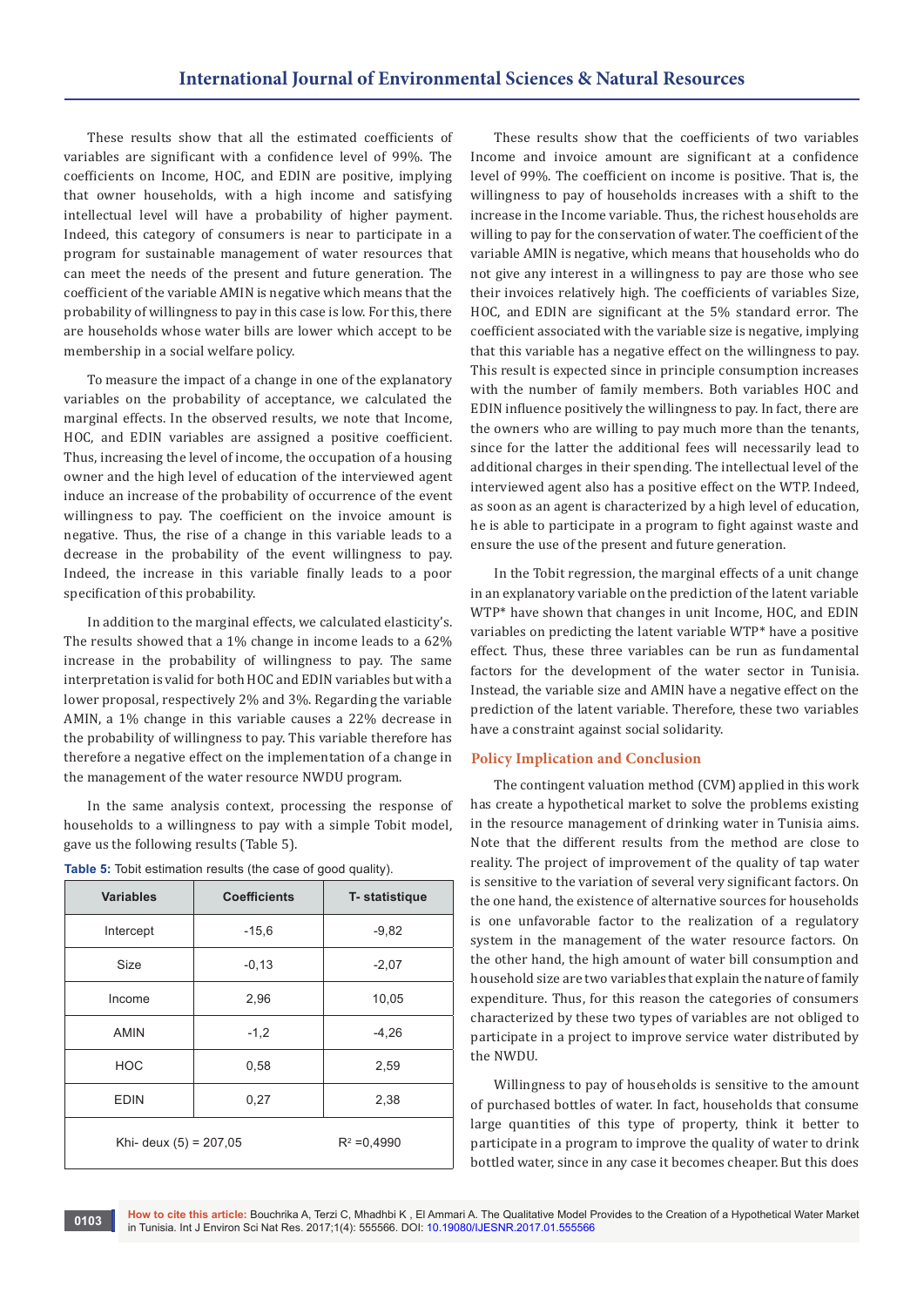not mean that some respondents believe it is impossible to have equivalent to those of mineral water quality. In addition, the income variable is the basis of any change in the variation of the willingness to pay of households.

This result confirms the economic theory which asserts that the WTP is limited by the income constraint. Therefore, when income increases, the possibility of accepting a proposed price by the consumer becomes higher. In addition, tenure and education level of the household seem to positively affect the willingness to pay. Indeed, for the variable level of education, the effect on the WTP becomes important, if the respondent has reached the university level.

The huge differentiation in the quality of water provided by NWDU between different regions of Tunisia and sometimes even within the same region can cause problems of social justice. In addition, it is difficult to completely solve the problem of the same quality as in the case of a project to improve the water quality, it is difficult to have a similar good quality and uniform throughout the country. Indeed, it is legitimate to think of even partial control modes to provide at least some measures of economic efficiency and social equity. In this context and to ensure these objectives, the variable quality must be built in the model of drinking water pricing.

#### **References**

- 1. [Kenneth C Gibbs \(1978\) Price variable in residential water demand](http://onlinelibrary.wiley.com/doi/10.1029/WR014i001p00015/full)  [models. Water Resources Research 14\(1\): 15-18.](http://onlinelibrary.wiley.com/doi/10.1029/WR014i001p00015/full)
- 2. [Leon E Danielson \(1979\) An analysis of residential demand for water](http://onlinelibrary.wiley.com/doi/10.1029/WR015i004p00763/abstract)  [using micro time-series data. Water Resources Research 15\(4\): 763-](http://onlinelibrary.wiley.com/doi/10.1029/WR015i004p00763/abstract) [767.](http://onlinelibrary.wiley.com/doi/10.1029/WR015i004p00763/abstract)
- 3. Henry S Foster Jr, Bruce R Beattie (1981) On the specification of prices in studies of consumer demand under block prices scheduling. Land Economics 57(4): 624- 629.
- 4. James J Opaluch (1982) Urban residential demand for water in the United States: Future Discussion. Land Economics 58(2): 220-227.
- 5. Jeong Shik Shin (1985) Perception of price when Price information is costly evidence from residential electricity demand. Review of Economics and Statistics 67(4): 591-598.
- 6. [David L Chicoine, Steven C Deller, Ramamurthy G \(1986\) Water](http://onlinelibrary.wiley.com/doi/10.1029/WR022i006p00859/full)  [Demand Estimation Under Block Rate Pricing: A simultaneous](http://onlinelibrary.wiley.com/doi/10.1029/WR022i006p00859/full)  [equation Approach. Water Resources Research 22 \(6\): 859-863.](http://onlinelibrary.wiley.com/doi/10.1029/WR022i006p00859/full)
- 7. [Naugs C, Thomas A \(2003\) Long run study of residential water](https://www.researchgate.net/publication/5146624_Long-Run_Study_of_Residential_Water_Consumption)  [consumption with an application to a sample of French communities.](https://www.researchgate.net/publication/5146624_Long-Run_Study_of_Residential_Water_Consumption)  [Environmental and Resource Economics 26\(1\): 25-43.](https://www.researchgate.net/publication/5146624_Long-Run_Study_of_Residential_Water_Consumption)
- 8. Michael L Nieswiadomy, David J Molina (1991) A note on price perception in water demand models. Land Economics 67(3): 352-359.
- 9. Point P (1993) Partage de la ressource en eau et demande d'alimentation en eau potable. Revue Economique 44(4): 849- 862.
- 10. Lars Garn Hansen (1996) Water and Energy price impacts on residential water demand in Copen Hagen. Land Economics 72(1): 66- 79.
- 11. [Donald E Agthe, R Bruce Billings \(1996\) Water Price effect on](http://ascelibrary.org/doi/abs/10.1061/(ASCE)0733-9496(1996)122:1(20))  [residential and Apartment Low-Flow Fixtures. Journal of Water](http://ascelibrary.org/doi/abs/10.1061/(ASCE)0733-9496(1996)122:1(20))  [Resources Planning and Management 122\(1\): 20-23.](http://ascelibrary.org/doi/abs/10.1061/(ASCE)0733-9496(1996)122:1(20))
- 12. Hoglund L (1997) Estimation of House-Hold demand for water in Sweden and its implications for a potential tax on water use. Working paper University of Goteborg, Sweden.
- 13. Mary E Renwich, Sandra O Archibald (1998) Demand Side management policies residential water use [w](https://www.oecd.org/fr/examenparlespairs/examensdesperformancesenvironnementales.htm)ho bears the conservation Burden. Land Economics 74(3): 343-359.
- 14. [OCDE \(2000\) Examen des performances environnementales](https://www.oecd.org/fr/examenparlespairs/examensdesperformancesenvironnementales.htm) : etudes [par pays.](https://www.oecd.org/fr/examenparlespairs/examensdesperformancesenvironnementales.htm)
- 15. [Bouchrika A, Issaoui F \(2013\) A qualitative segmentation of drinking](https://globaljournals.org/GJRE_Volume13/4-A-Qualitative-Segmentation-of-Drinking.pdf)  [water market in Tunisia: Regional diversification. Global Journal of](https://globaljournals.org/GJRE_Volume13/4-A-Qualitative-Segmentation-of-Drinking.pdf)  [Research in Engineering 13\(3\): 25-33.](https://globaljournals.org/GJRE_Volume13/4-A-Qualitative-Segmentation-of-Drinking.pdf)
- 16. Burtless G, Hausman J (1978) The effect of Taxation on labor supply. Journal of Political Economy 86(6): 1103-1130.
- 17. Shefter J, David EL (1985) Estimating residential water demand under multi-Part tariffs using Aggregate data. Land Economics 61(3): 21-33.
- 18. Moffitt R (1990) The econometrics of kinked budgets and constraints. Journal of Economic Perspectives 4(2): 119-139.
- 19. Julie A Hewitt, W Michael Hanemann (1995) A discrete/continuous choice Approach to residential water demand under block rate pricing. Land Economics 71(2): 173-192.
- 20. [Corral L, Fisher C, and Nile W Hatch, \(1998\) Price and non price](http://ageconsearch.umn.edu/bitstream/7155/2/wp990881.pdf)  [influences on water conservation: An Econometric model to aggregate](http://ageconsearch.umn.edu/bitstream/7155/2/wp990881.pdf)  [demand under non linear budget constraint. University of California](http://ageconsearch.umn.edu/bitstream/7155/2/wp990881.pdf)  [Berkeley, California.](http://ageconsearch.umn.edu/bitstream/7155/2/wp990881.pdf)
- 21. [R Martinez Espineira \(2003\) Estimating water demand under](http://link.springer.com/article/10.1023/A:1025693823235)  [increasing block tariffs using aggregate data and proportions of users](http://link.springer.com/article/10.1023/A:1025693823235)  [per block. Environmental and Resource Economics 26\(1\): 5-23.](http://link.springer.com/article/10.1023/A:1025693823235)
- 22. [Bouchrika A, Issaoui F, Charfeddine L \(2012\) The quality of water](https://repository.nu.edu.sa/jspui/bitstream/123456789/406/1/The%20Quality%20of%20water%20drinking%20and%20consumers%20preferences.pdf)  [drinking and consumers preferences: The Tunisia case. Global Business](https://repository.nu.edu.sa/jspui/bitstream/123456789/406/1/The%20Quality%20of%20water%20drinking%20and%20consumers%20preferences.pdf)  [and Management Research: An International Journal 4\(2\): 233-249.](https://repository.nu.edu.sa/jspui/bitstream/123456789/406/1/The%20Quality%20of%20water%20drinking%20and%20consumers%20preferences.pdf)
- 23. Whittington D, Briscoe J, Xinming Mu, Barron W (1990) Estimating willingness to pay for water services in developing countries: A case study of the use of contingent valuation survey in southern Haiti. Economic Development and Cultural Change 38(2): 293-311.
- 24. [Whittington D, Lauria Xinming Mu \(1991\) A study of water vending and](http://www.sciencedirect.com/science/article/pii/0305750X9190254F)  [willingness to pay for water in Onitsha, Nigeria. Word Development](http://www.sciencedirect.com/science/article/pii/0305750X9190254F)  [19\(2-3\): 179-198.](http://www.sciencedirect.com/science/article/pii/0305750X9190254F)
- 25. [Georgiou S, Whittington D, Pearce D, Moran D \(1997\) Economic values](http://www.e-elgar.com/shop/economic-values-and-the-environment-in-the-developing-world)  [and the environment in the developing world. Edward Elgar Publishing](http://www.e-elgar.com/shop/economic-values-and-the-environment-in-the-developing-world)  [Limited 192pp.](http://www.e-elgar.com/shop/economic-values-and-the-environment-in-the-developing-world)
- 26. Ouedragos D, Zahomogo P (2003) Etude sur l'impact economique du RPTES dans le centre Nord et le centre ouest du Burkina-Faso analyse critique et implication pour les actions Futurs. Union Mondiale pour la nature.
- 27. [Terra S \(2005\) Guide de bonnes pratiques pour la mise en œuvre de la](http://iwlearn.net/abt_iwlearn/events/workshops/ouagadougou/readingfiles/france-methode-contingente.pdf)  [methode d'evaluation contingente. Paris](http://iwlearn.net/abt_iwlearn/events/workshops/ouagadougou/readingfiles/france-methode-contingente.pdf) Ministere de l'ecologie et du [developement durable 83 p.](http://iwlearn.net/abt_iwlearn/events/workshops/ouagadougou/readingfiles/france-methode-contingente.pdf)
- 28. [Raboteur J, Rodes MF \(2006\) Application de la methode d'evaluation](https://vertigo.revues.org/2167?lang=en)  [contingente aux recifs coralliens dans la caraibe. Etude appliquee a la](https://vertigo.revues.org/2167?lang=en)  [zone de Pigeon de la Guadeloupe. Revue Electronique en Science de](https://vertigo.revues.org/2167?lang=en)  [l'Environnement 7\(1\): 17-32.](https://vertigo.revues.org/2167?lang=en)
- 29. [Bonnieux F, Le Goffe P, Vernersch D \(1995\) La methode d'evaluation](http://www.persee.fr/doc/ecop_0249-4744_1995_num_117_1_5716)  contingente [: Application a la qualite des eaux littorales. Economie et](http://www.persee.fr/doc/ecop_0249-4744_1995_num_117_1_5716)  [Prevision 117\(1\): 89-106.](http://www.persee.fr/doc/ecop_0249-4744_1995_num_117_1_5716)
- 30. [Stenger Letheux A \(1997\) Valeur de preservation des eaux](https://hal.archives-ouvertes.fr/hal-01072607/)  [souterraines. Application de la methode d'evaluation contingente.](https://hal.archives-ouvertes.fr/hal-01072607/)  [Revue d Economie Politique 107\(4\): 545-566.](https://hal.archives-ouvertes.fr/hal-01072607/)